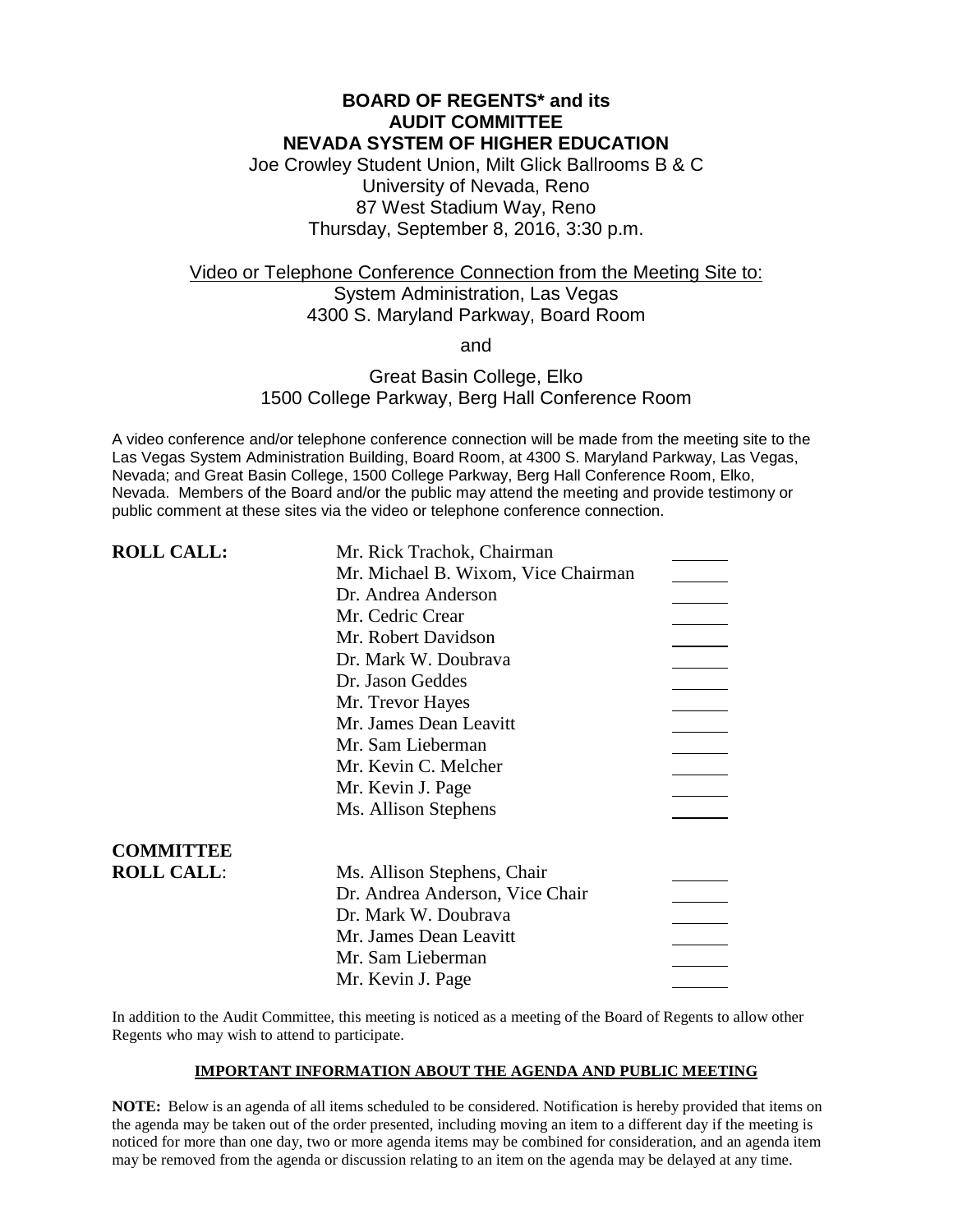In accordance with the Board of Regents' Bylaws, Title I, Article V, Section 20, items voted on may be the subject of a motion to reconsider at this meeting. A motion to reconsider an item may be made at any time before adjournment of this meeting. Similarly, if an item is tabled at any time during the meeting, it may, by proper motion and vote, be taken from the table and thereafter be the subject of consideration and action at any time before adjournment of this meeting.

\*The Board of Regents, at its regularly scheduled meetings, meets concurrently with its Committees (the Academic, Research and Student Affairs Committee; the Audit Committee; the Business, Finance and Facilities Committee; the Cultural Diversity and Title IX Compliance Committee; the Health Sciences System Committee; and the Investment Committee). The Board's Committee meetings take place in accordance with the agendas published for those Committees. Regents who are not members of the Committees may attend the Committee meetings and participate in the discussion of Committee agenda items. However, action items will only be voted on by the members of each Committee, unless a Regent is temporarily made a member of that Committee under Board of Regents' Bylaws, Title 1, Article VI, Section 6. The full Board of Regents will consider Committee action items in accordance with the Board of Regents' agenda published for the current or for a subsequent meeting.

In accordance with the Board of Regents' Bylaws, Title 1, Art. V, Section 13, a quorum may be gained by telephonic hookup.

Some agenda items are noted as having accompanying reference material. Reference material may be accessed on the electronic version of the agenda by clicking the reference link associated with a particular item. The agenda and associated reference material may also be accessed on the Internet by visiting the Board of Regents' website at:

### <http://system.nevada.edu/Nshe/index.cfm/administration/board-of-regents/meeting-agendas/>

Many public libraries have publicly accessible computer terminals. Copies of the reference material and any additional support materials that are submitted to the Board of Regents' Office and then distributed to the members of the Board of Regents after the mailing of this agenda but before the meeting, will be made available as follows: 1. Copies of any such materials are available at the Board of Regents' Office at 2601 Enterprise Road, Reno, Nevada and the Board of Regents' Office at 4300 South Maryland Parkway, Las Vegas, Nevada. A copy may be requested by calling Angela R. Palmer at (775) 784-3465; 2. Copies of any such materials will also be available at the meeting site.

Reasonable efforts will be made to assist and accommodate physically disabled persons attending the meeting. Please call the Board office at (775) 784-4958 in advance so that arrangements may be made.

### **1. PUBLIC COMMENT INFORMATION ONLY**

Public comment will be taken during this agenda item. No action may be taken on a matter raised under this item until the matter is included on an agenda as an item on which action may be taken. Comments will be limited to three minutes per person. Persons making comment will be asked to begin by stating their name for the record and to spell their last name. The Committee Chair may elect to allow additional public comment on a specific agenda item when that agenda item is being considered.

In accordance with Attorney General Opinion No. 00-047, as restated in the Attorney General's Open Meeting Law Manual, the Committee Chair may prohibit comment if the content of that comment is a topic that is not relevant to, or within the authority of, the Board of Regents, or if the content is willfully disruptive of the meeting by being irrelevant, repetitious, slanderous, offensive, inflammatory, irrational or amounting to personal attacks or interfering with the rights of other speakers.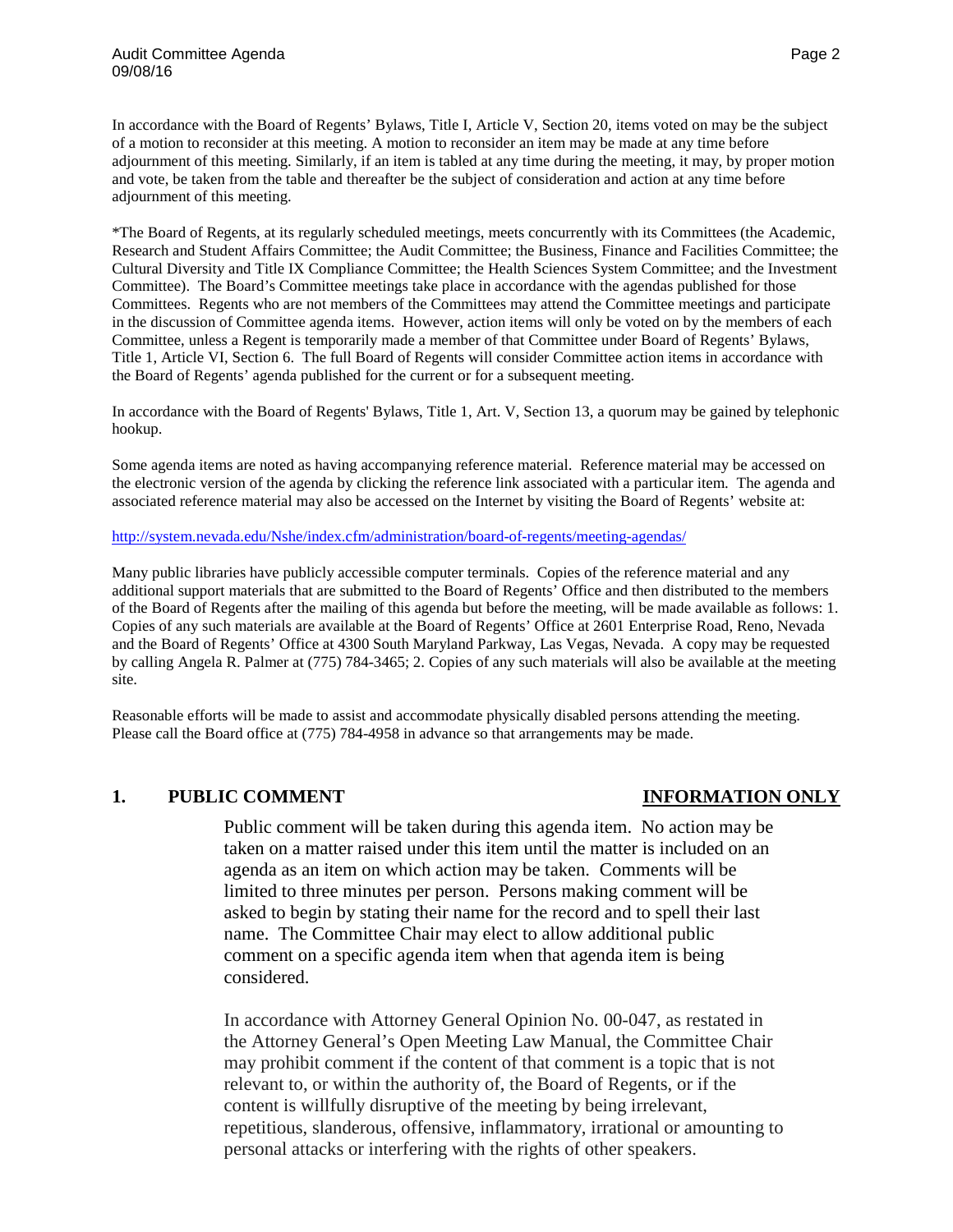### **2. CONSENT ITEMS FOR POSSIBLE ACTION**

Consent items will be considered together and acted on in one motion unless an

item is removed to be considered separately by the Committee.

### **2a. MINUTES FOR POSSIBLE ACTION**

Request is made for approval of the June 9, 2016, meeting minutes. *[\(Ref. A-2a\)](http://system.nevada.edu/tasks/sites/Nshe/assets/File/BoardOfRegents/Agendas/2016/sept-mtgs/audit-refs/A-2a.pdf)*

## **2b. FOLLOW-UP: CSUN PRESCHOOL, UNLV FOR POSSIBLE ACTION**

The Committee may approve acceptance of the follow-up response to the audit report of UNLV CSUN Preschool for the period July 1, 2013, through December 31, 2014. *[\(Ref. A-2b\)](http://system.nevada.edu/tasks/sites/Nshe/assets/File/BoardOfRegents/Agendas/2016/sept-mtgs/audit-refs/A-2b.pdf)*

# **2c. FOLLOW-UP: CHILD & FAMILY FOR POSSIBLE ACTION RESEARCH CENTER, UNR**

The Committee may approve acceptance of the follow-up response to the audit report of UNR Child & Family Research Center for the period July 1, 2013, through May 31, 2015. *[\(Ref. A-2c\)](http://system.nevada.edu/tasks/sites/Nshe/assets/File/BoardOfRegents/Agendas/2016/sept-mtgs/audit-refs/A-2c.pdf)*

# **2d. FOLLOW-UP: FACILITIES FOR POSSIBLE ACTION MAINTENANCE SERVICES, UNR**

The Committee may approve acceptance of the follow-up response to the audit report of UNR Facilities Maintenance Services for the period July 1, 2013, through February 28, 2015. *[\(Ref. A-2d\)](http://system.nevada.edu/tasks/sites/Nshe/assets/File/BoardOfRegents/Agendas/2016/sept-mtgs/audit-refs/A-2d.pdf)*

# **2e. FOLLOW-UP: FLEISCHMANN FOR POSSIBLE ACTION PLANETARIUM, UNR**

The Committee may approve acceptance of the follow-up response to the audit report of UNR Fleischmann Planetarium for the period July 1, 2014, through June 30, 2015. *[\(Ref. A-2e\)](http://system.nevada.edu/tasks/sites/Nshe/assets/File/BoardOfRegents/Agendas/2016/sept-mtgs/audit-refs/A-2e.pdf)*

### *ESTIMATED TIME: 5 mins.*

*[\(See reference document:](http://system.nevada.edu/tasks/sites/Nshe/assets/File/BoardOfRegents/Agendas/2016/sept-mtgs/audit-refs/Audit%20Summary.pdf) Audit Summary)*

# **3. REPROGRAPHICS/DESIGN SERVICES, UNLV FOR POSSIBLE ACTION**

Chief Internal Auditor Joe Sunbury will present for approval the report and institutional response to the UNLV Reprographics / Design Services audit for the period July 1, 2014, through June 30, 2015. The Committee will discuss the audit findings and recommendations and may recommend specific action to the Board of Regents and/or the Chancellor to address the findings and recommendations. *[\(Ref. A-3\)](http://system.nevada.edu/tasks/sites/Nshe/assets/File/BoardOfRegents/Agendas/2016/sept-mtgs/audit-refs/A-3.pdf)*

### *ESTIMATED TIME: 5 mins.*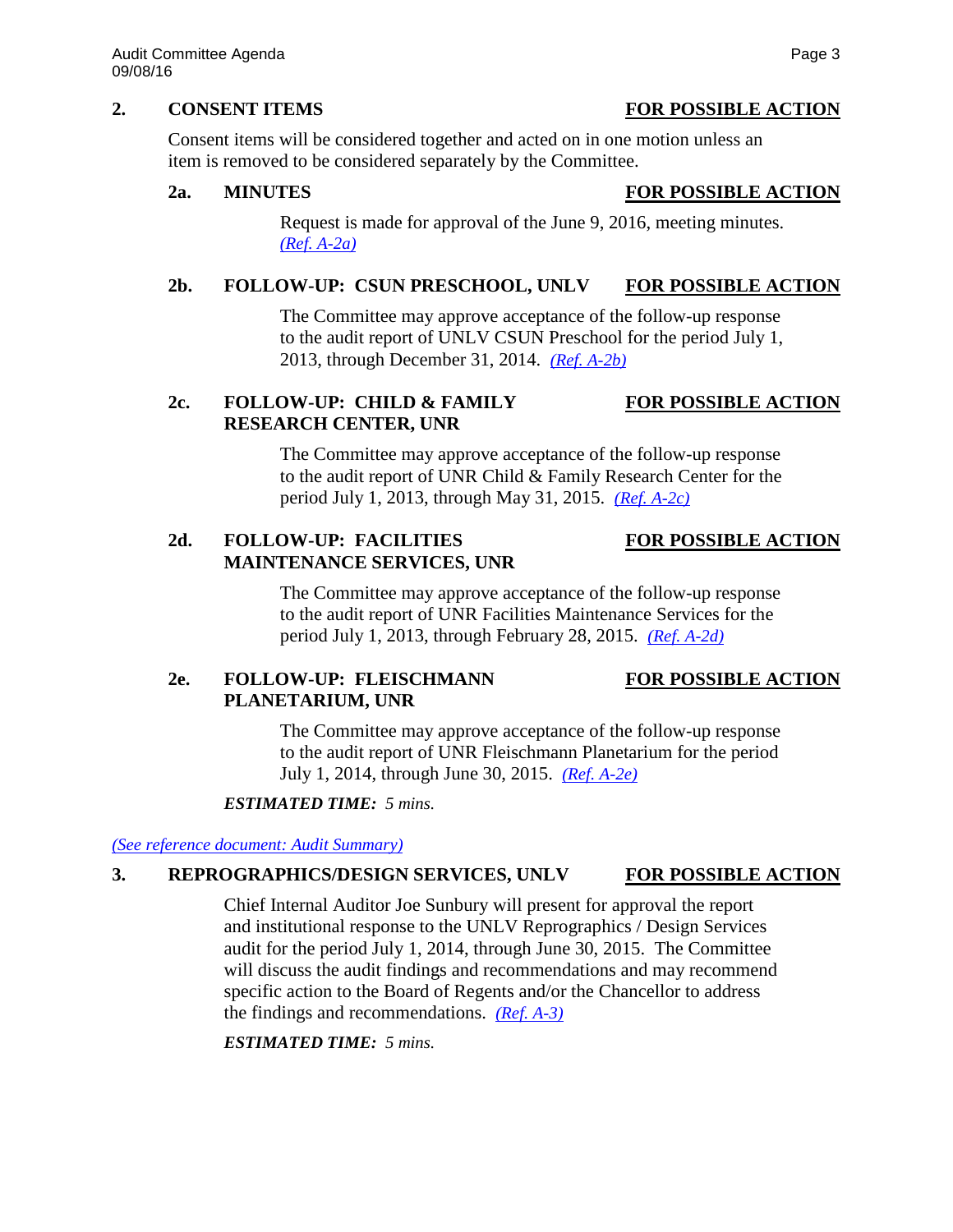### **4. STUDENT FINANCIAL AID, GBC FOR POSSIBLE ACTION**

Chief Internal Auditor Joe Sunbury will present for approval the report and institutional response to the GBC Student Financial Aid audit for the period July 1, 2014, through June 30, 2015. The Committee will discuss the audit findings and recommendations and may recommend specific action to the Board of Regents and/or the Chancellor to address the findings and recommendations. *[\(Ref. A-4\)](http://system.nevada.edu/tasks/sites/Nshe/assets/File/BoardOfRegents/Agendas/2016/sept-mtgs/audit-refs/A-4.pdf)*

*ESTIMATED TIME: 5 mins.*

# **5. TRAVEL OFFICE, UNR FOR POSSIBLE ACTION**

Chief Internal Auditor Joe Sunbury will present for approval the report and institutional response to the UNR Travel Office audit for the period July 1, 2014, through October 31, 2015. The Committee will discuss the audit findings and recommendations and may recommend specific action to the Board of Regents and/or the Chancellor to address the findings and recommendations. *[\(Ref. A-5\)](http://system.nevada.edu/tasks/sites/Nshe/assets/File/BoardOfRegents/Agendas/2016/sept-mtgs/audit-refs/A-5.pdf)*

*ESTIMATED TIME: 5 mins.*

## **6. PURCHASING CARD PROGRAM, UNR FOR POSSIBLE ACTION**

Chief Internal Auditor Joe Sunbury will present for approval the report and institutional response to the UNR Purchasing Card Program audit for the period July 1, 2014, through October 31, 2015. The Committee will discuss the audit findings and recommendations and may recommend specific action to the Board of Regents and/or the Chancellor to address the findings and recommendations. *[\(Ref. A-6\)](http://system.nevada.edu/tasks/sites/Nshe/assets/File/BoardOfRegents/Agendas/2016/sept-mtgs/audit-refs/A-6.pdf)*

*ESTIMATED TIME: 5 mins.*

# **7. AUDIT EXCEPTION REPORT FOR POSSIBLE ACTION**

Chief Internal Auditor Joe Sunbury will present for approval the Audit Exception Report for the six months ended June 30, 2016. The Audit Exception Report is a compilation and status of the audit findings of the Audit Committee for the six-month period. *[\(Ref. A-7\)](http://system.nevada.edu/tasks/sites/Nshe/assets/File/BoardOfRegents/Agendas/2016/sept-mtgs/audit-refs/A-7.pdf)*

*ESTIMATED TIME: 5 mins.*

# **8. INTERNAL AUDIT DEPARTMENT FOR POSSIBLE ACTION WORK PLAN, NSHE**

Chief Internal Auditor Joe Sunbury will present for approval the Internal Audit Department Work Schedule for the year ending June 30, 2017. *([Ref. A-8](http://system.nevada.edu/tasks/sites/Nshe/assets/File/BoardOfRegents/Agendas/2016/sept-mtgs/audit-refs/A-8.pdf))*

*ESTIMATED TIME: 15 mins.*